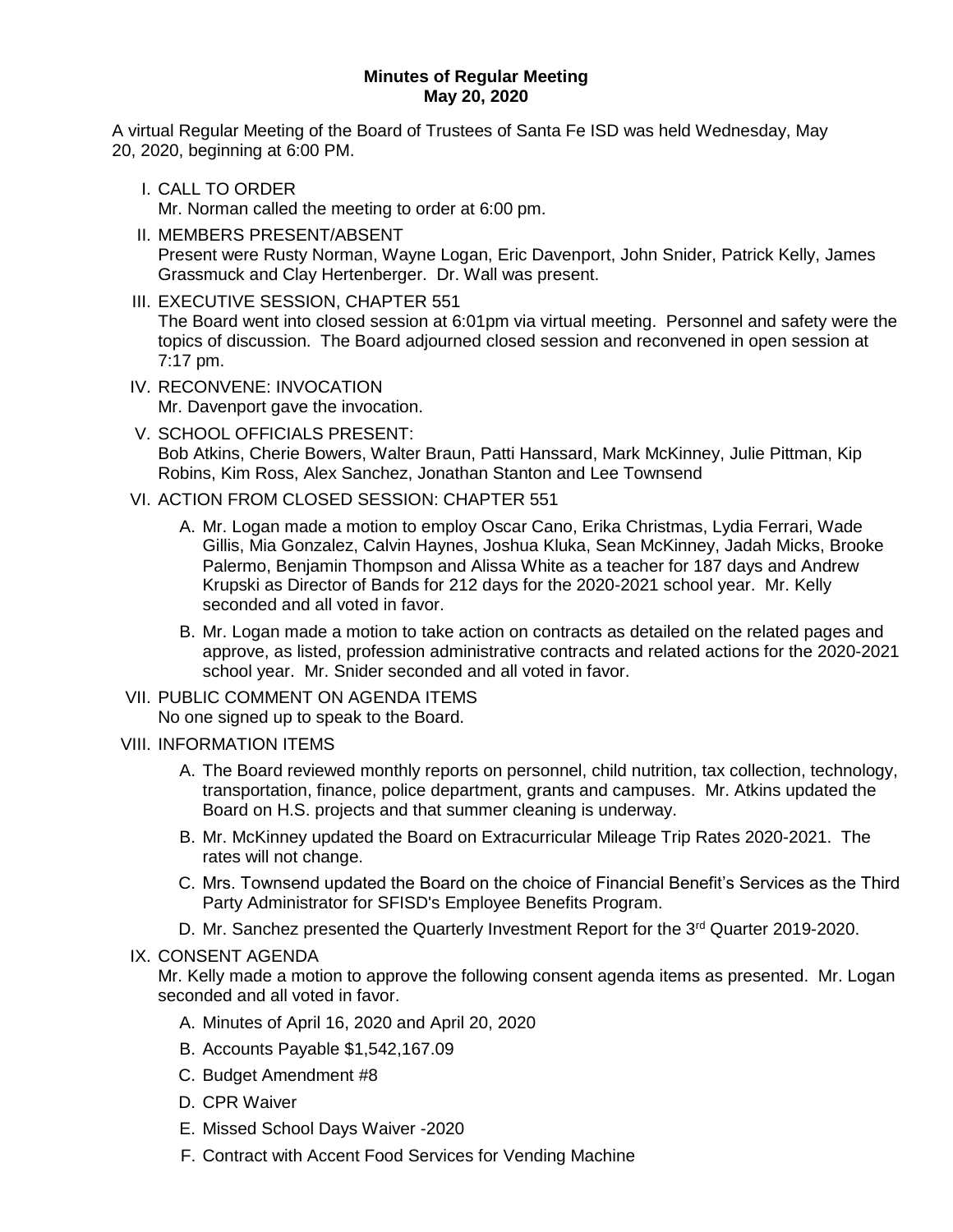- G. General Merchandising and Fast Food Bid Awards
- H. Internet Bandwidth Increase with PS Lightwave
- I. Student Athletic Insurance Renewal with Texas Kids First
- X. REGULAR AGENDA
	- A. Mr. Snider made a motion to approve one year of services with Lifeworks Employee Assistance Program for all District employees from July 1, 2020 to June 30, 2021 with the District's cost of the service being \$1.20 per month per employee (based on no more than 630 employees), for a price not to exceed \$9,072.00. Mr. Grassmuck seconded and all voted in favor.
	- B. Mr. Grassmuck made a motion to approve Deep East Texas Self Insurance Fund as SFISD's Workers Compensation provider for the 2020-2021 school year, at a cost not to exceed \$112,900.00. Mr. Kelly seconded and all voted in favor.
	- C. Mr. Kelly made a motion to approve the one-year renewal from July 1, 2020 to June 30, 2021 of the RediMD Health Services, for all District employees with the District's cost of the service being \$1.45 per month per employee (based on no more than 630 employees) at an amount not to exceed \$10,980.00. Mr. Logan seconded and all voted in favor.
	- D. Mr. Snider made a motion to approve the District copier services with Platinum Copiers (Sharp) for 36 months at a lease price of \$5,779.75 per month which equals \$69,357.00 annually and \$.00395 and \$.0395 per copy cost at a total amount not to exceed \$125,091.50. Mr. Grassmuck seconded and all voted in favor.
	- E. Mr. Kelly made a motion to approve the Resolution Declaring Intention to Reimburse Project Expenditures. Mr. Logan seconded and all voted in favor.
	- F. Mr. Kelly made a motion to approve the 2<sup>nd</sup> year of a 3 year Sports Medicine Services Agreement with Houston Methodist St. John's Hospital which will begin on July 1, 2020 to June 30, 2021, at a cost not to exceed \$35,000.00 per year. Mr. Snider seconded and all voted in favor.
	- G. Mr. Davenport made a motion to approve the investment policy resolutions including names of brokers and investment options. Mr. Snider seconded and all voted in favor.
	- H. Mr. Kelly made a motion to approve meal price increase for 2020-2021. Mr. Snider seconded and all voted in favor.
	- I. Mr. Davenport made a motion to approve the purchase of replacement serving lines for Santa Fe High School at a cost not to exceed \$432,840.00. Mr. Snider seconded and all voted in favor.
	- J. Mr. Kelly made a motion to approve the pest control services for 2020-2021 fiscal year for Bugwacker Termite and Pes in the amount not to exceed \$28,000.00. Mr. Logan seconded and all voted in favor.
	- K. Mr. Grassmuck made a motion to approve the custodial supply vendor services for the 2020- 2021 fiscal year for High Point Sanitary Solutions, Ferguson Facility Supplies, Kleen Supply Co., and Pyramid School Products at a price not to exceed \$155,000.00. Mr. Logan seconded and all voted in favor.
	- L. Mr. Snider made a motion to approve Schneider Electric to provide professional services, at a cost not to exceed \$28,969.00 for year 2. Mr. Kelly seconded and all voted in favor.
	- M. Mr. Snider made a motion to approve the renewal services for Skyward and all Skyward modules for the 2020-2021 school year, not to exceed the amount of \$66,753.00. Mr. Grassmuck seconded and all voted in favor.
	- N. Mr. Kelly made a motion to approve the purchase of pre-k instructional materials totaling \$26,399.78 using State Instructional Materials Allotment funds. Mr. Logan seconded and all voted in favor.